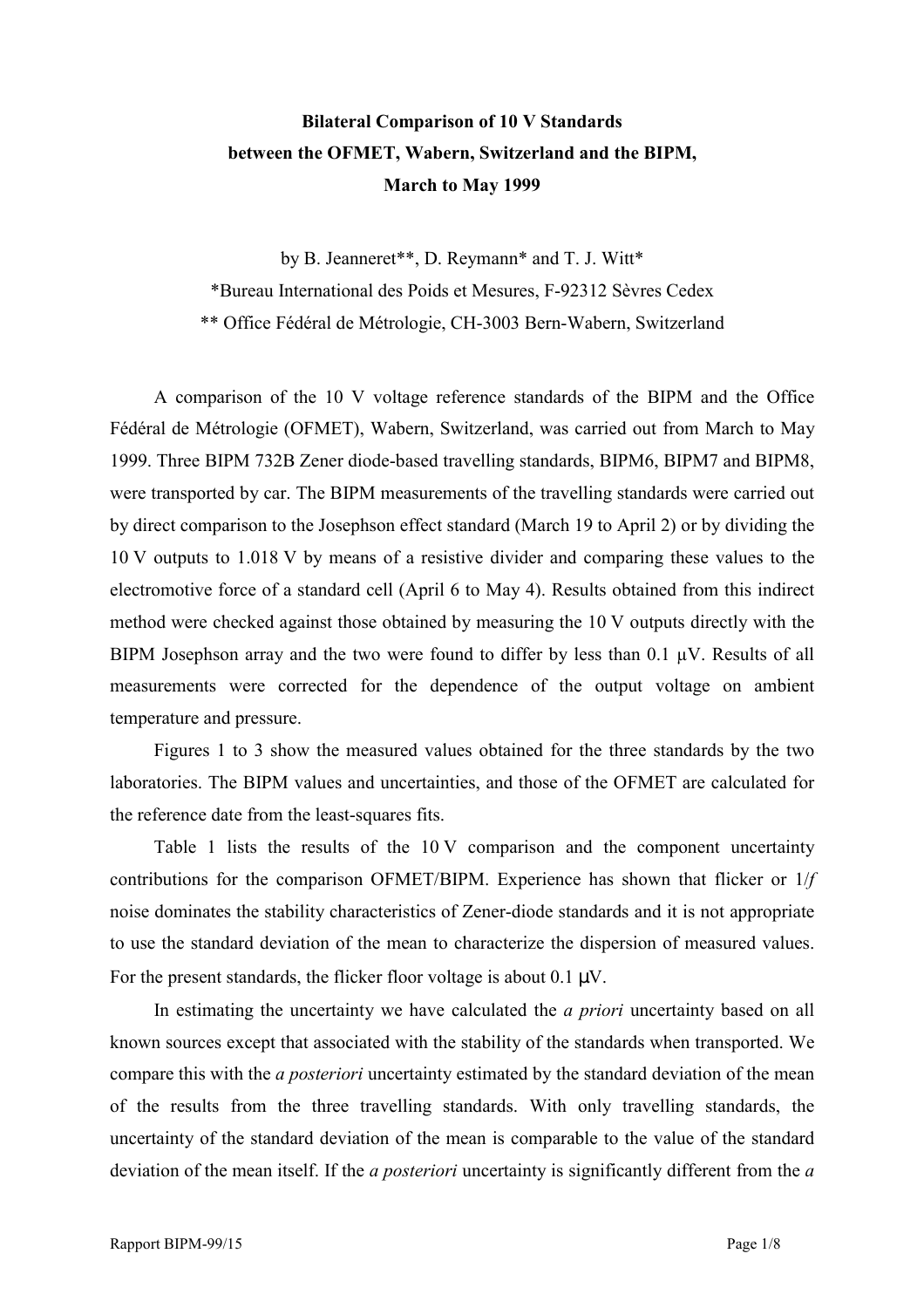*priori* uncertainty, we assume that a standard has changed in an unusual way and we use the larger of these two estimates in calculating the final uncertainty.

Remarks on the Items in Table 1

Items 1, 2, 3 and 4 are the OFMET values, the type-A, type-B and the combined standard uncertainties, respectively, for each Zener, expressed in  $\mu$ V. Item 2 is estimated by noting that the stability of the Zeners can be described by flicker noise (1/*f* noise) with a floor value of about 1 part in  $10^8$ . This means that successive measured values are correlated and that the standard deviation of the mean is greater than the standard deviation divided by the square root of the number of measurements. As estimates of the standard deviation of the mean, taking correlation into account, we take 0.1 µV for all three Zeners.

Table 2 summarises the estimated type-B standard uncertainty for the BIPM measurements using the resistive divider. These estimates are deduced by comparing values obtained for Zener calibrations by the resistive divider method with those obtained by direct measurements with a BIPM 10 V array. Table 3 summarises the estimated type-B standard uncertainty for the BIPM measurements using the Josephson array voltage standard. Table 4 lists the type-B uncertainties of the OFMET.

Items 5, 6, 7 and 8 of Table 1 are the BIPM values, the type-A, type-B and the combined standard uncertainties, respectively, for each Zener.

Uncertainties for the voltage corrections are estimated from the uncertainties in the BIPM measurements of the temperature and pressure coefficients. In each case the voltage correction uncertainty is split into two parts, one associated with fluctuations of the pressure (or temperature) about the local mean value and the other associated with the difference between the local mean pressures (or temperatures) of the laboratories. The first part is assumed to be included in the type-A uncertainty. The second part is listed separately in Item 9, not as a contribution associated with one laboratory but as one associated with the two laboratories. This value, due to uncertainties in the pressure and temperature coefficients, is the root-sum-square (rss) of the temperature and pressure uncertainties related to the differences between the mean temperatures and pressures of the two laboratories.

Item 10 is the total *a priori* combined *type-A* uncertainty for each Zener. This is the rss of Items 2, 6 and 9.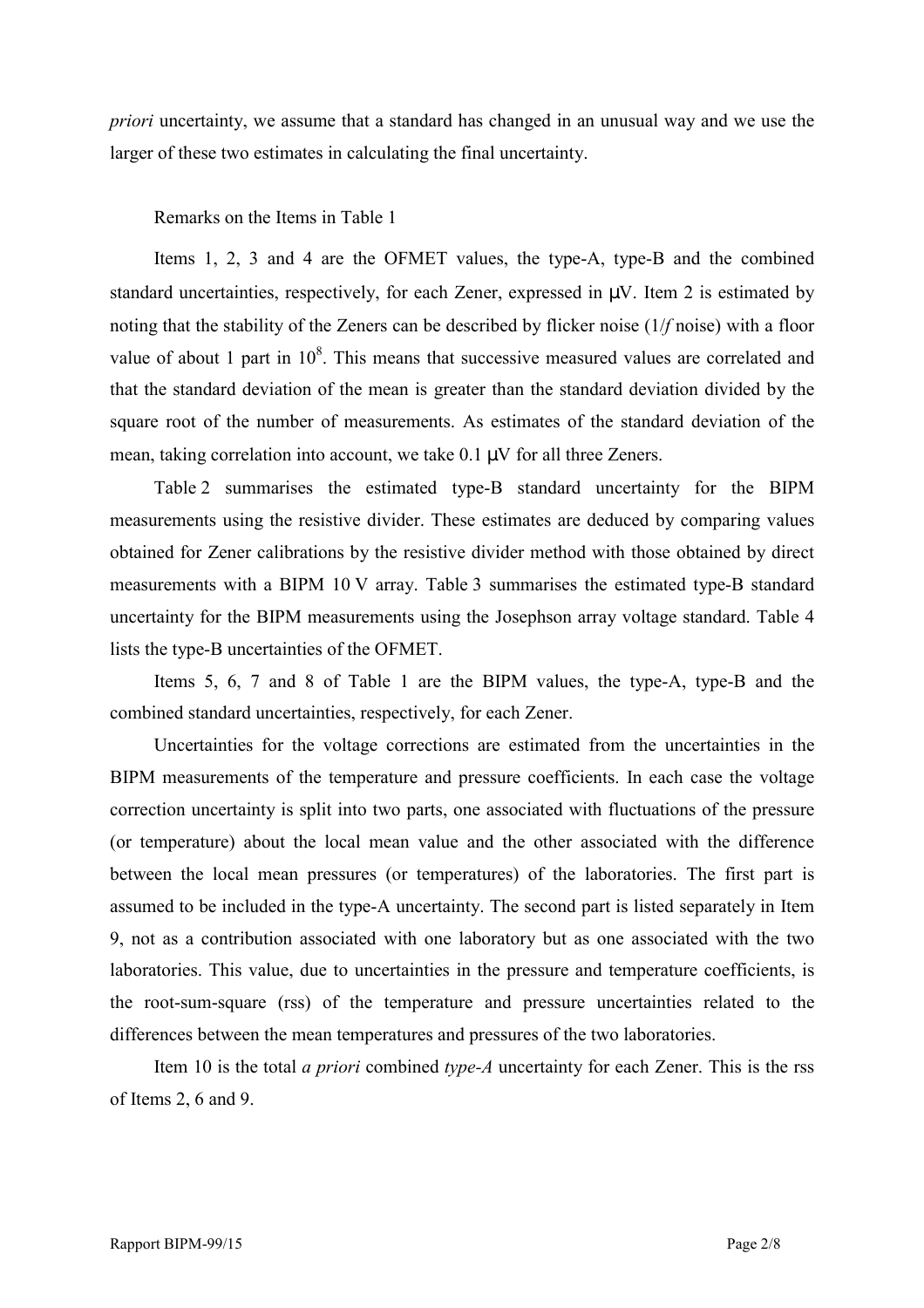Item 11 is the comparison result obtained from each Zener and Item 12 is the mean,  $\overline{R}$ , of the comparison results for all  $(n=3)$  Zeners,  $R_1$ ,  $R_2$  and  $R_3$ . Then, from elementary statistics, if the *R*'s are independent,  $var(\overline{R}) = var[(\sum_{i=1}^{3} R_i)/3] = 3^{-2} \sum_{i=1}^{3}$  $\text{var}(\overline{R}) = \text{var}(\sum_{i=1}^{3} R_i)/3 = 3^{-2} \sum_{i=1}^{3} \text{var}(R_i)$  or

 $\sigma(\overline{R}) = 3^{-1} \left[ \sum_{i=1}^{3} \text{var}(R_i) \right]^{1/2}$ . This is given in Item 13 and it is the expected or *a priori* type-A uncertainty of the mean (Item 12).

In contrast, Item 14 is the *a posteriori* type-A standard uncertainty of the comparison and is the standard deviation of the mean,  $s<sub>M</sub>$  of the results obtained from the three Zeners. With only three travelling standards, the uncertainty of  $s_M$ , is comparable to the value of  $s_M$ itself. Item 14 should be compared with Item 13, which we would expect to contain the same uncertainty components except for transport effects. In cases where the two are not consistent, we use the *larger* of the two estimates as the type-A uncertainty.

Item 15 is the total combined uncertainty of the comparison calculated from the rss of Item 3, Item 7, and either Item 13 or Item 14.

The final result of the comparison is presented as the difference between the value assigned to a 10 V standard by each laboratory. The difference between the value assigned to a 10 V standard by the OFMET, at the OFMET,  $U_{\text{OFMET}}$ , and that assigned by the BIPM, at the BIPM,  $U_{\text{RIPM}}$ , for the reference date is

$$
U_{\text{OFMET}} - U_{\text{BIPM}} = -0.14 \text{ }\mu\text{V}; u_c = 0.14 \text{ }\mu\text{V} \text{ on } 1999/04/18,
$$

where  $u_c$  is the combined type-A and type-B standard uncertainty from both laboratories.

This is an excellent result. Not only is the total standard uncertainty near the limit of that imposed by the noise and stability of the Zener standards but also the results agree to within this uncertainty.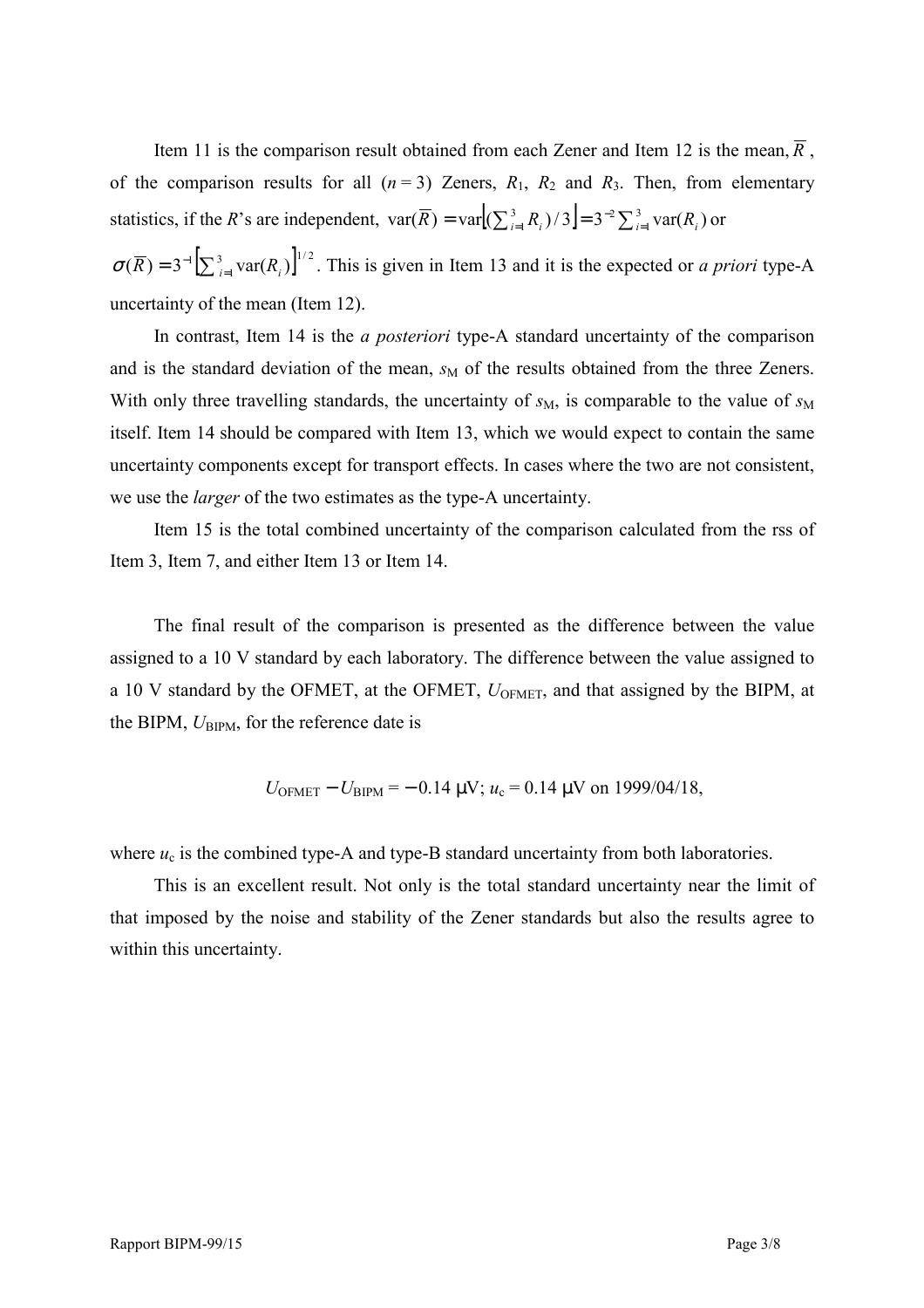

Figure 1. Voltage of BIPM6 vs time with linear least-squares fits (LSF) to the measurements of each laboratory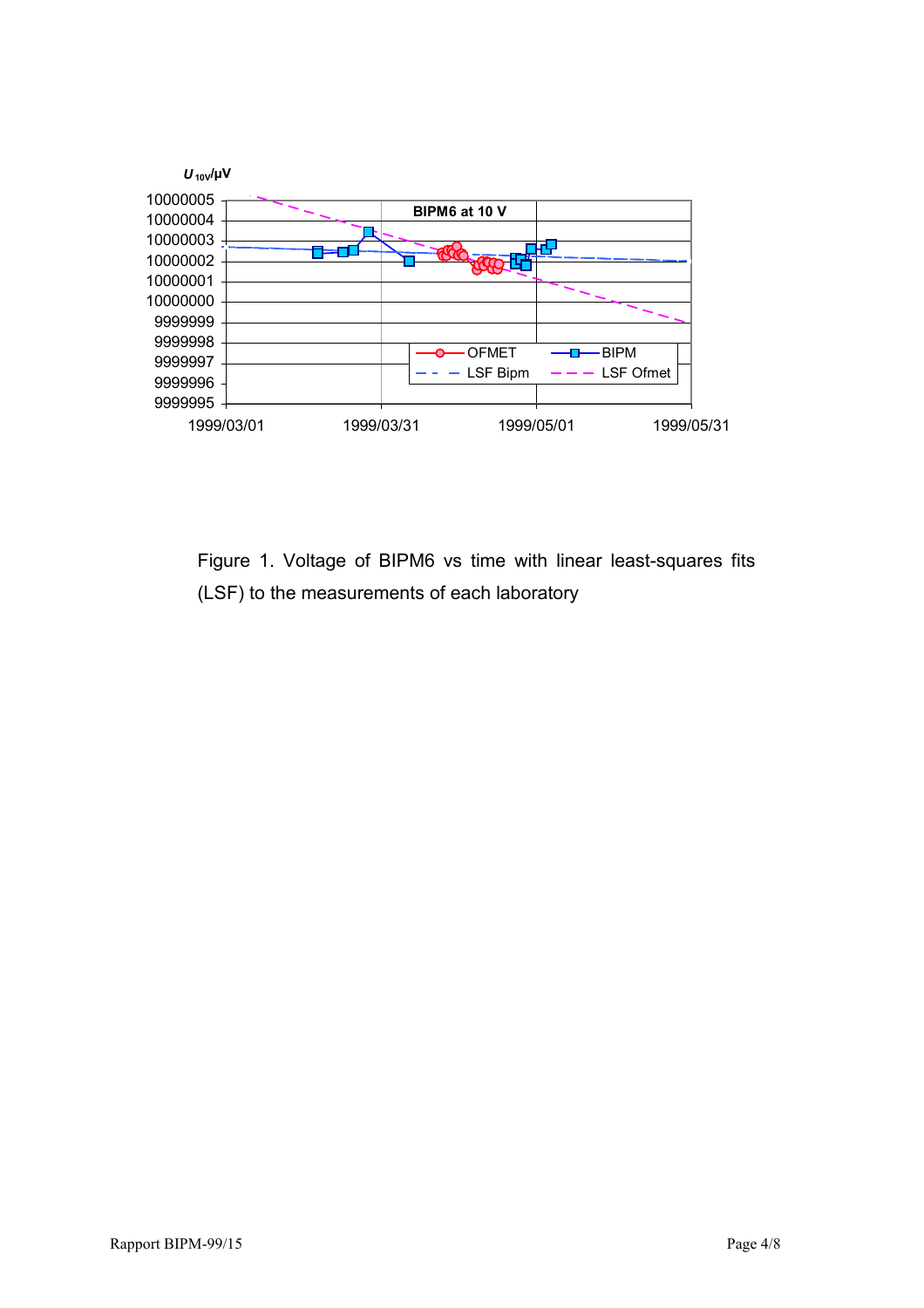

Figure 2. Voltage of BIPM7 vs time with linear least-squares fits (LSF) to the measurements of each laboratory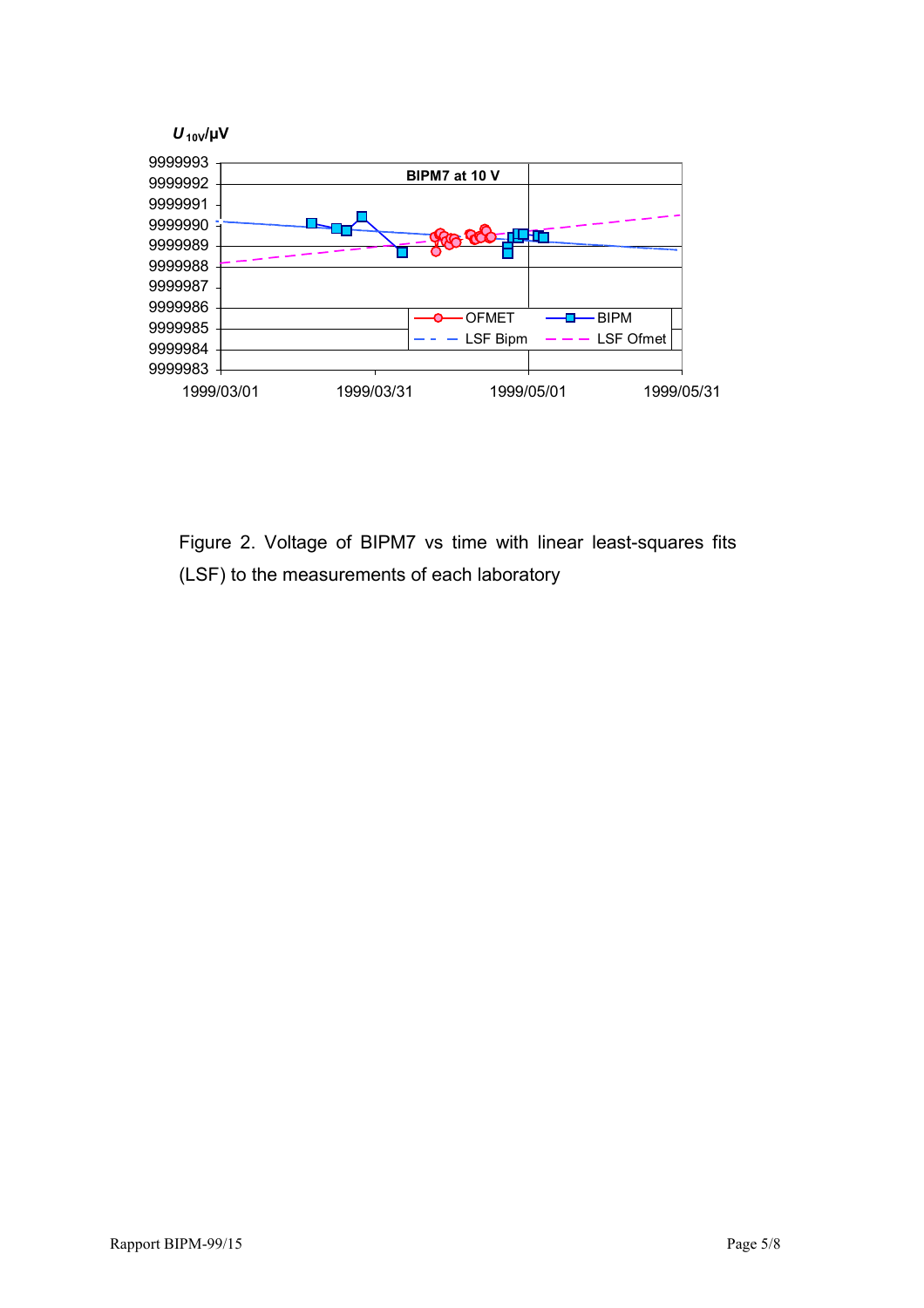

Figure 3. Voltage of BIPM8 vs time with linear least-squares fits (LSF) to the measurements of each laboratory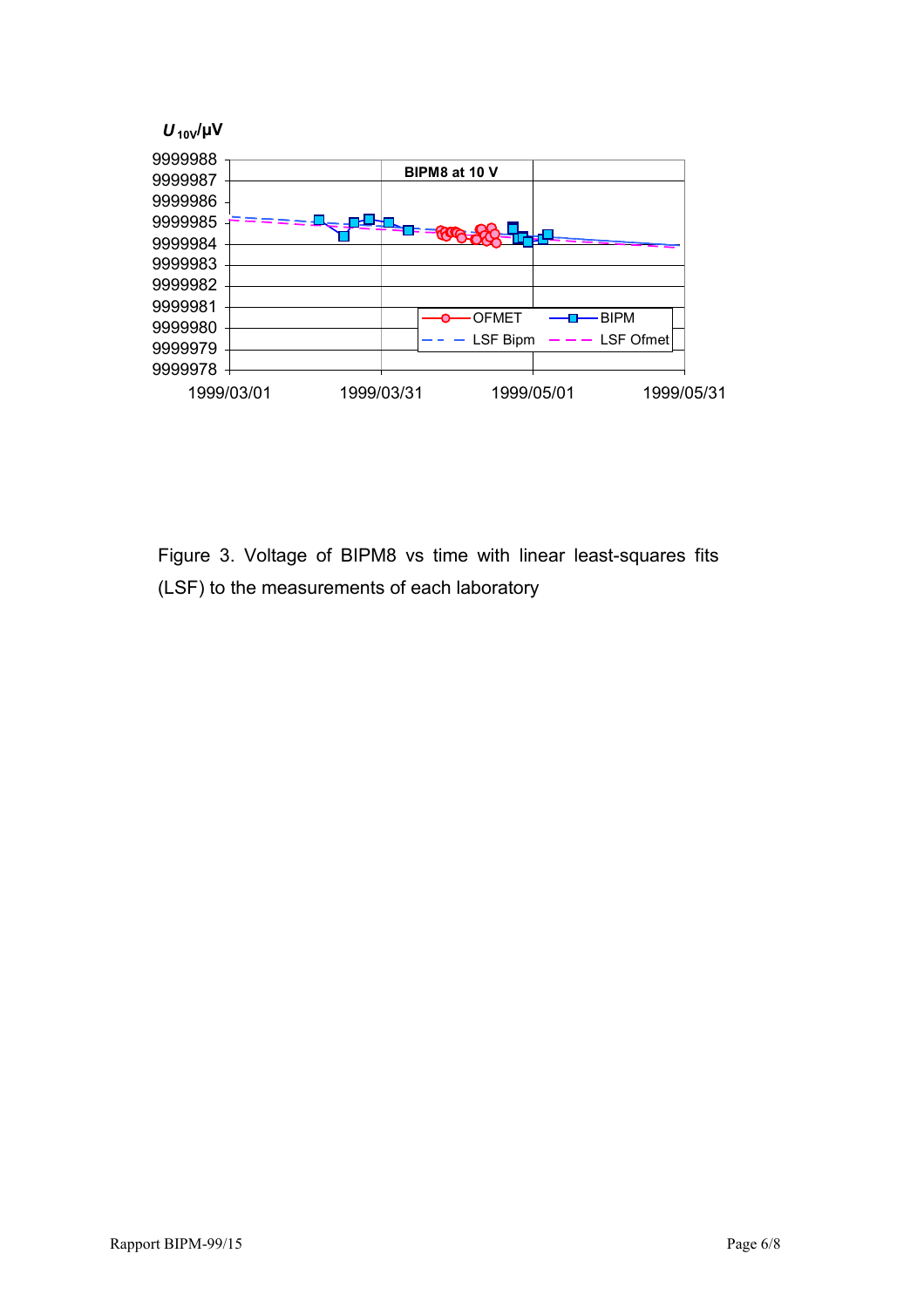Table 1. Results of the OFMET/BIPM bilateral comparison of 10 V standards using Zener travelling standards: Mean Date 18 April 1999. Uncertainties are 1-σ estimates.

|                | BIPM6, BIPM7 and BIPM8                     |                   |            |                   |                                        |
|----------------|--------------------------------------------|-------------------|------------|-------------------|----------------------------------------|
|                | Units are µV                               |                   |            |                   |                                        |
|                |                                            | BIPM <sub>6</sub> | BIPM7      | BIPM <sub>8</sub> |                                        |
| 1              | OFMET value, U <sub>OFMET</sub>            | 10000002.11       | 9999989.39 | 9999984.44        |                                        |
| 2              | OFMET unc (A)                              | 0.10              | 0.10       | 0.10              | r                                      |
| 3              | OFMET unc (B)                              | 0.006             | 0.006      | 0.006             | s                                      |
| 4              | OFMET unc (total)                          | 0.10              | 0.10       | 0.10              |                                        |
| 5              | BIPM value, $U_{\text{BI}}$                | 10000002.35       | 9999989.46 | 9999984.58        |                                        |
| 6              | BIPM unc (A)                               | 0.12              | 0.13       | 0.10              | t                                      |
| $\overline{7}$ | BIPM unc (B)                               | 0.10              | 0.10       | 0.10              | u                                      |
| 8              | BIPM unc (tot)                             | 0.16              | 0.16       | 0.14              |                                        |
| 9              | pc & tc unc.                               | 0.06              | 0.06       | 0.04              | $\mathsf{v}$                           |
| 10             | tot rss uncorr for each Zener              | 0.17              | 0.17       | 0.15              | $w = [r^2 + t^2 + v^2]^{1/2}$          |
| 11             | $U_{OFMET} - U_{BIPM}$                     | $-0.23$           | $-0.06$    | $-0.13$           |                                        |
| 12             | mean U <sub>OFMET</sub> -U <sub>BIPM</sub> | $-0.14$           |            |                   |                                        |
| 13             | Expected unc of transfer                   | 0.09              |            |                   | $v = [w_6^2 + w_7^2 + w_8^2]^{1/2}$ /3 |
| 14             | $s_M$ of difference for 3 Zeners           | 0.05              |            |                   |                                        |
| 15             | Total unc of comparison                    | 0.14              |            |                   |                                        |
|                | mean date yy/mm/dd                         | 99/04/18          | 99/04/18   | 99/04/18          |                                        |

OFMET/BIPM Bilateral voltage comparison using travelling Zener standards